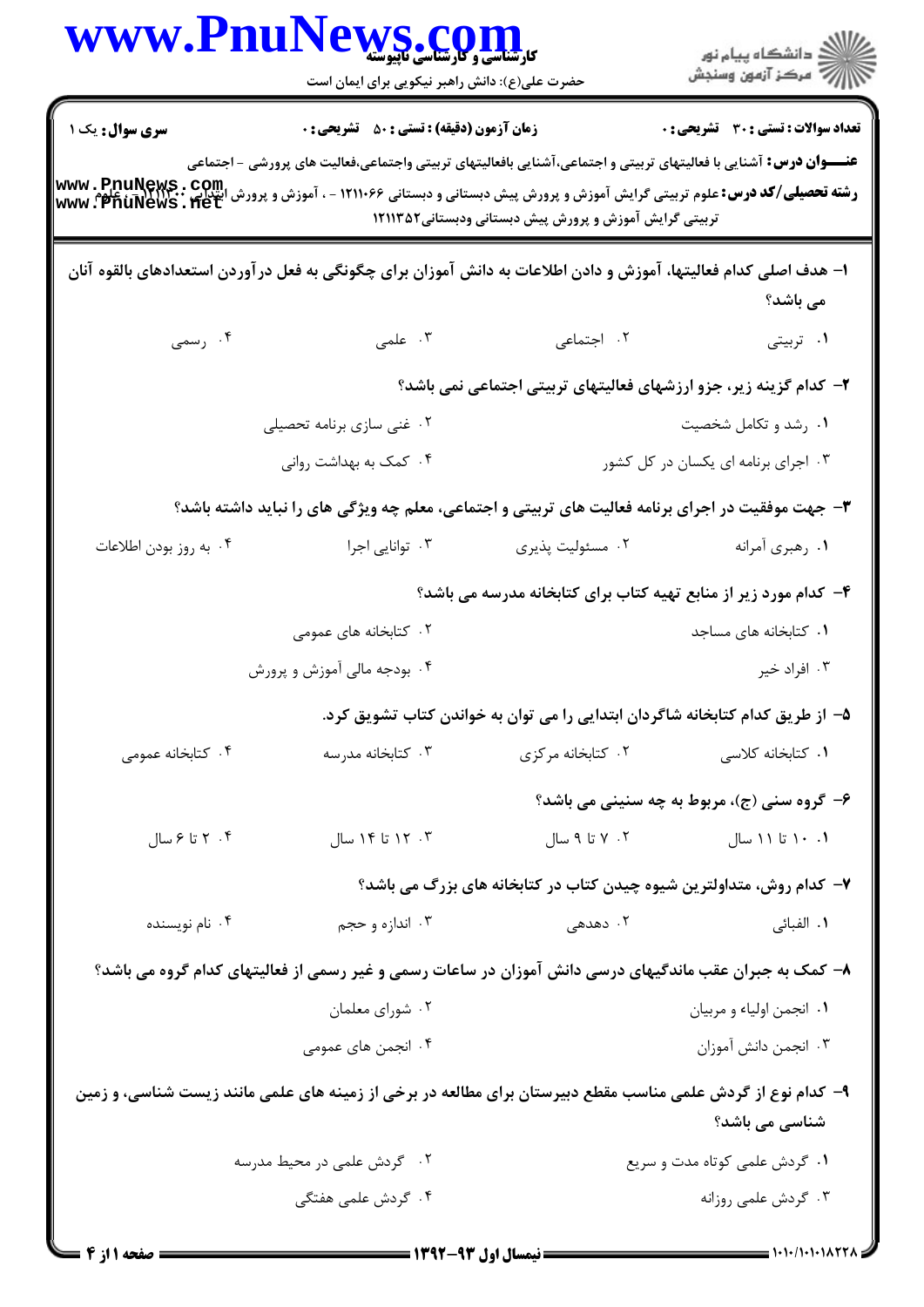| WWW.PnuNews.com                        |                                                    | ِ<br>∭ دانشڪاه پيام نور<br>∭ مرڪز آزمون وسنڊش                                                                                                                                                                                                                                                                                                                                                                                                                                                                                                                                                                                                                                                                                                                                                                                                                                                                                                                                                                                                                                                                                                    |
|----------------------------------------|----------------------------------------------------|--------------------------------------------------------------------------------------------------------------------------------------------------------------------------------------------------------------------------------------------------------------------------------------------------------------------------------------------------------------------------------------------------------------------------------------------------------------------------------------------------------------------------------------------------------------------------------------------------------------------------------------------------------------------------------------------------------------------------------------------------------------------------------------------------------------------------------------------------------------------------------------------------------------------------------------------------------------------------------------------------------------------------------------------------------------------------------------------------------------------------------------------------|
|                                        |                                                    | <b>تعداد سوالات : تستی : 30 ٪ تشریحی : 0</b>                                                                                                                                                                                                                                                                                                                                                                                                                                                                                                                                                                                                                                                                                                                                                                                                                                                                                                                                                                                                                                                                                                     |
|                                        |                                                    |                                                                                                                                                                                                                                                                                                                                                                                                                                                                                                                                                                                                                                                                                                                                                                                                                                                                                                                                                                                                                                                                                                                                                  |
|                                        | ۱۰- کدام مورد زیر از وظایف اصلی کمک دهنده می باشد؟ |                                                                                                                                                                                                                                                                                                                                                                                                                                                                                                                                                                                                                                                                                                                                                                                                                                                                                                                                                                                                                                                                                                                                                  |
| ۰۲ حفظ ترتیب عمل در کمک های اولیه      |                                                    | ۰۱ انجام امور پزشکی و درمانی                                                                                                                                                                                                                                                                                                                                                                                                                                                                                                                                                                                                                                                                                                                                                                                                                                                                                                                                                                                                                                                                                                                     |
| ۰۴ کمک به بهبود مصدوم                  |                                                    | ۰۳ درمان عارضه                                                                                                                                                                                                                                                                                                                                                                                                                                                                                                                                                                                                                                                                                                                                                                                                                                                                                                                                                                                                                                                                                                                                   |
|                                        |                                                    | 11- گردش های علمی از چه زمانی آغاز می شود؟                                                                                                                                                                                                                                                                                                                                                                                                                                                                                                                                                                                                                                                                                                                                                                                                                                                                                                                                                                                                                                                                                                       |
| ۰۳ راهنمایی                            | ۰۲ ابتدایی                                         | ٠١ كودكستان                                                                                                                                                                                                                                                                                                                                                                                                                                                                                                                                                                                                                                                                                                                                                                                                                                                                                                                                                                                                                                                                                                                                      |
|                                        |                                                    |                                                                                                                                                                                                                                                                                                                                                                                                                                                                                                                                                                                                                                                                                                                                                                                                                                                                                                                                                                                                                                                                                                                                                  |
| ۰۳ برگزاری مسابقات                     | ۰۲ همراهي معلمان                                   | ٠١. رايگان بودن                                                                                                                                                                                                                                                                                                                                                                                                                                                                                                                                                                                                                                                                                                                                                                                                                                                                                                                                                                                                                                                                                                                                  |
|                                        |                                                    |                                                                                                                                                                                                                                                                                                                                                                                                                                                                                                                                                                                                                                                                                                                                                                                                                                                                                                                                                                                                                                                                                                                                                  |
| ۰۳ اردوهای آموزشی                      | ۰۲ اردوهای فرهنگی                                  | ۰۱ اردوهای زیارتی                                                                                                                                                                                                                                                                                                                                                                                                                                                                                                                                                                                                                                                                                                                                                                                                                                                                                                                                                                                                                                                                                                                                |
|                                        |                                                    |                                                                                                                                                                                                                                                                                                                                                                                                                                                                                                                                                                                                                                                                                                                                                                                                                                                                                                                                                                                                                                                                                                                                                  |
| ۰۳ دروغ پوچ                            | ۰۲ دروغ خودخواهانه                                 | 1. دروغ مبهم                                                                                                                                                                                                                                                                                                                                                                                                                                                                                                                                                                                                                                                                                                                                                                                                                                                                                                                                                                                                                                                                                                                                     |
|                                        |                                                    |                                                                                                                                                                                                                                                                                                                                                                                                                                                                                                                                                                                                                                                                                                                                                                                                                                                                                                                                                                                                                                                                                                                                                  |
| ۰۲ حسادت                               |                                                    | ۰۱ تقلب                                                                                                                                                                                                                                                                                                                                                                                                                                                                                                                                                                                                                                                                                                                                                                                                                                                                                                                                                                                                                                                                                                                                          |
| ۰۴ نگرانی                              |                                                    | ۰۳ کمرویی و انزوا طلبی                                                                                                                                                                                                                                                                                                                                                                                                                                                                                                                                                                                                                                                                                                                                                                                                                                                                                                                                                                                                                                                                                                                           |
|                                        |                                                    |                                                                                                                                                                                                                                                                                                                                                                                                                                                                                                                                                                                                                                                                                                                                                                                                                                                                                                                                                                                                                                                                                                                                                  |
| ۰۲ آشنایی تدریجی فرد با محرکهای ترسناک |                                                    | ۰۱ نادیده گرفتن ترس                                                                                                                                                                                                                                                                                                                                                                                                                                                                                                                                                                                                                                                                                                                                                                                                                                                                                                                                                                                                                                                                                                                              |
| ۰۴ اجبار به تماس با موقعیت ترسناک      |                                                    | ۰۳ دور نگهداشتن از موقعیت ترسناک                                                                                                                                                                                                                                                                                                                                                                                                                                                                                                                                                                                                                                                                                                                                                                                                                                                                                                                                                                                                                                                                                                                 |
|                                        |                                                    | 17- متداول ترين واكنش نوجوان عصباني چيست؟                                                                                                                                                                                                                                                                                                                                                                                                                                                                                                                                                                                                                                                                                                                                                                                                                                                                                                                                                                                                                                                                                                        |
| ۰۳ ناسزاگویی                           | ۰۲ فرياد زدن                                       | ۰۱ حرف زدن                                                                                                                                                                                                                                                                                                                                                                                                                                                                                                                                                                                                                                                                                                                                                                                                                                                                                                                                                                                                                                                                                                                                       |
|                                        |                                                    |                                                                                                                                                                                                                                                                                                                                                                                                                                                                                                                                                                                                                                                                                                                                                                                                                                                                                                                                                                                                                                                                                                                                                  |
| ۰۳ اضطراب                              | ۲. ناکامی                                          | ۰۱ دلهره و ترس                                                                                                                                                                                                                                                                                                                                                                                                                                                                                                                                                                                                                                                                                                                                                                                                                                                                                                                                                                                                                                                                                                                                   |
|                                        |                                                    | است؟                                                                                                                                                                                                                                                                                                                                                                                                                                                                                                                                                                                                                                                                                                                                                                                                                                                                                                                                                                                                                                                                                                                                             |
| ۰۳ کارهای هنری                         |                                                    | ٠١ كتاب                                                                                                                                                                                                                                                                                                                                                                                                                                                                                                                                                                                                                                                                                                                                                                                                                                                                                                                                                                                                                                                                                                                                          |
|                                        |                                                    | حضرت علی(ع): دانش راهبر نیکویی برای ایمان است<br><b>زمان آزمون (دقیقه) : تستی : 50 ٪ تشریحی : 0</b><br><b>عنــــوان درس:</b> آشنایی با فعالیتهای تربیتی و اجتماعی،آشنایی بافعالیتهای تربیتی واجتماعی،فعالیت های پرورشی - اجتماعی<br><b>رشته تحصیلی/کد درس:</b> علوم تربیتی گرایش آموزش و پرورش پیش دبستانی و دبستانی ۱۲۱۱۰۶۶ - ، آموزش و پرورش انتدایی <b>. puliter با www</b><br>www . PnuNews . Net<br>تربیتی گرایش آموزش و پرورش پیش دبستانی ودبستانی۱۲۱۱۳۵۲<br>۱۲- کدام گزینه زیر از راههای ایجاد علاقه و هیجان در بازدید و گردش علمی در دانش آموزان می باشد؟<br>۱۳- کدام اردوی زیر از حساس ترین و مهمترین اردوها بویژه در آموزش و پرورش می باشد؟<br>۱۴– کدام نوع از دروغگویی کودکان ناشی از ترس از انضباط شدید و تنبیه بدنی است؟<br>15- احساس نا امنی و بی کفایتی و درون گرایی، از نشانه های کدام نابهنجاری رفتاری می باشد<br>۱۶- کدام گزینه زیر، از روش های مثبت و مؤثر برای از بین بردن ترس می باشد؟<br>۱۸– حالت عاطفی که در آن عامل مبهمی از ترس ناشی از پیش بینی حوادث در آینده وجود دارد، چه نامیده می شود؟<br>۱۹– ظاهر ساختن افکار کودک که ناشی از تجارب شخصی یا از تجربه دیگران می باشد، از اهداف تشکیل چه نوع نمایشگاهی<br>۰۲ نقاشی |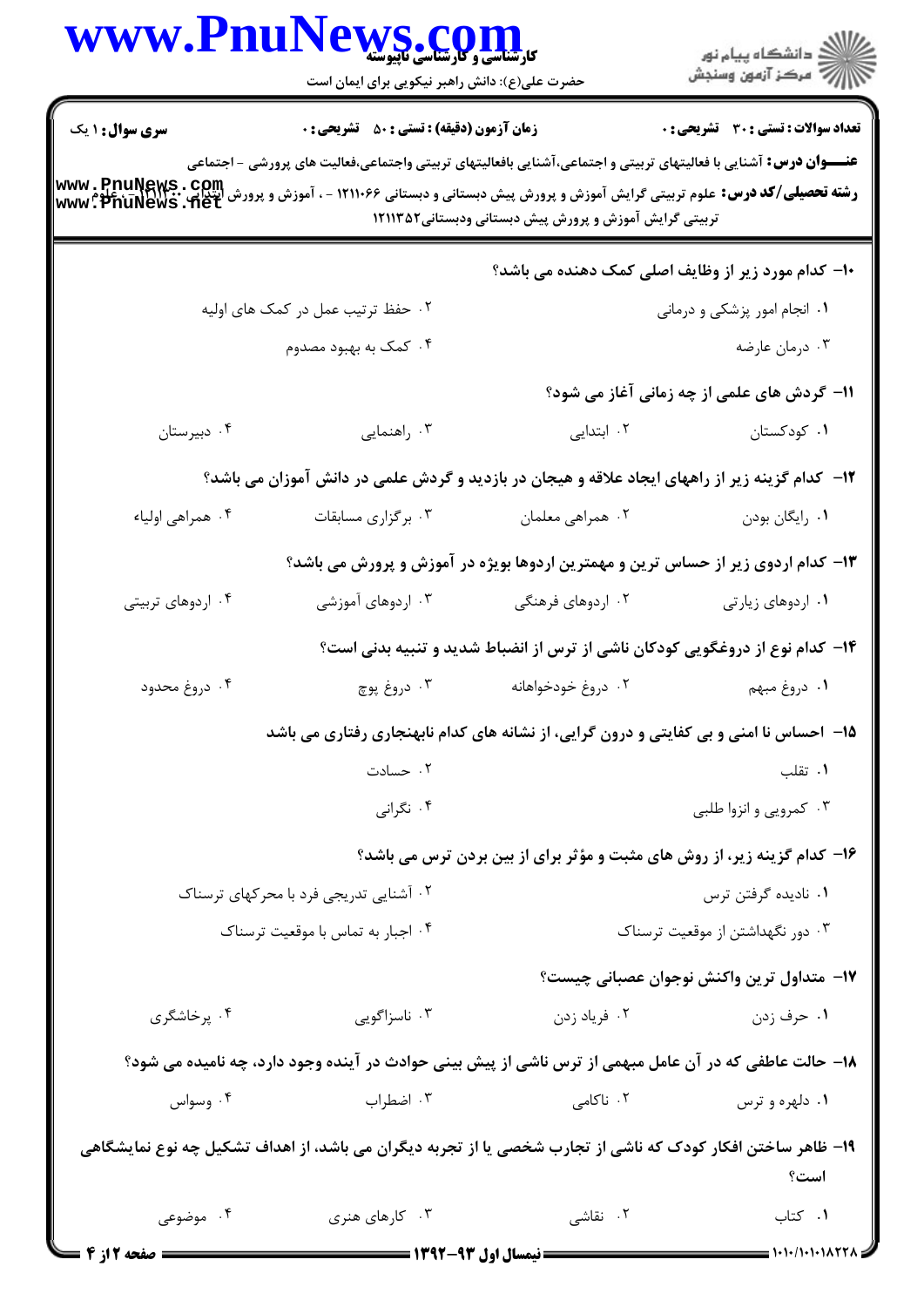|                                         | WWW.PnuNews.com<br>حضرت علی(ع): دانش راهبر نیکویی برای ایمان است                                                                                                                                                                                                        |                                                                                | ِ دانشڪاه پيا <sub>م</sub> نور<br>/∕ مرڪز آزمون وسنڊش |  |  |
|-----------------------------------------|-------------------------------------------------------------------------------------------------------------------------------------------------------------------------------------------------------------------------------------------------------------------------|--------------------------------------------------------------------------------|-------------------------------------------------------|--|--|
| سری سوال: ۱ یک                          | <b>زمان آزمون (دقیقه) : تستی : 50 ٪ تشریحی : 0</b>                                                                                                                                                                                                                      |                                                                                | <b>تعداد سوالات : تستی : 30 ٪ تشریحی : 0</b>          |  |  |
|                                         | <b>عنــــوان درس:</b> آشنایی با فعالیتهای تربیتی و اجتماعی،آشنایی بافعالیتهای تربیتی واجتماعی،فعالیت های پرورشی - اجتماعی<br><b>رشته تحصیلی/کد درس:</b> علوم تربیتی گرایش آموزش و پرورش پیش دبستانی و دبستانی ۱۲۱۱۰۶۶ - ، آموزش و پرورش ابتدایی .<br>www. PnuNews . net | تربیتی گرایش آموزش و پرورش پیش دبستانی ودبستانی۱۲۱۱۳۵۲                         |                                                       |  |  |
|                                         |                                                                                                                                                                                                                                                                         | <b>۲۰</b> - دانش آموزان در چه سنی می توانند کار با آبرنگ را شروع کنند؟         |                                                       |  |  |
| ۰۴ سالگی                                | ۰۳ - ۹-۱۱ سالگی                                                                                                                                                                                                                                                         | ۰۲ ۶-۴ سالگی                                                                   | ۱. ۲ سالگی                                            |  |  |
|                                         | <b>۲۱</b> - اولین روزنامه به سبک امروزی در ایران، زیر نظر چه کسی منتشر شد؟                                                                                                                                                                                              |                                                                                |                                                       |  |  |
|                                         | ۰۲ امیر کبیر                                                                                                                                                                                                                                                            |                                                                                | ٠١ ناصرالدين شاه                                      |  |  |
|                                         | ۰۴ عبدالحميد خان متين السلطنه                                                                                                                                                                                                                                           |                                                                                | ٠٣ ميرزا ابوالحسن نقاش باشي                           |  |  |
|                                         |                                                                                                                                                                                                                                                                         | ۲۲– علامت هلال احمر رنگهای معکوس پرچم کدام کشورمی باشد؟                        |                                                       |  |  |
| ۰۴ ژنو                                  | ٠٣ ايران باستان                                                                                                                                                                                                                                                         | ۰۲ ترکیه عثمانی                                                                | ۰۱ سوئیس                                              |  |  |
|                                         | ۲۳- نوشته های کوتاه و متنوع و صفحه آرایی برانگیزاننده، از ویژگی های کدام روزنامه است؟                                                                                                                                                                                   |                                                                                |                                                       |  |  |
| ۰۴ روزنامه روزنامه ها                   | ۰۳ روزنامه مدرسه                                                                                                                                                                                                                                                        | ۰۲ روزنامه کلاسی                                                               | ٠١. روزنامه ديواري                                    |  |  |
|                                         | ۲۴– عدم تبعیض در مورد ملیت، نژاد، مذهب و نظر گاههای سیاسی، بیانگر کدام اصل اساسی تشکیل صلیب سرخ و هلال احمر                                                                                                                                                             |                                                                                | می باشد؟                                              |  |  |
| ۰۴ انسانیت                              | ۰۳ پي غرضي                                                                                                                                                                                                                                                              | ۰۲ استقلال                                                                     | ۰۱ بی طرفی                                            |  |  |
|                                         | ۲۵- هدف کلی فدراسیون جمعیت های ملی صلیب سرخ و هلال احمر، کدام مورد زیر می باشد؟                                                                                                                                                                                         |                                                                                |                                                       |  |  |
| ۰۲ کمک به حفظ و اشاعه صلح در جهان       |                                                                                                                                                                                                                                                                         | ٠١. حمايت بي طرفانه از اسرا                                                    |                                                       |  |  |
| ۰۴ تشکیل کانون های جوانان در سراسر جهان |                                                                                                                                                                                                                                                                         |                                                                                | ۰۳ خدمات مددکاری اجتماعی خیرخواهانه                   |  |  |
|                                         | ۲۶- در کدام نوع از نمایش های یونان باستان، قهرمانان و اساطیر را تمسخر و ریشخند می کردند؟                                                                                                                                                                                |                                                                                |                                                       |  |  |
| ۰۴ طنز                                  | ۰۳ کمیک                                                                                                                                                                                                                                                                 | ۰۲ تراژدی                                                                      | ۰۱ هزل آميز                                           |  |  |
|                                         |                                                                                                                                                                                                                                                                         | ۲۷- کدام نمایشنامه نویس تئاتر را تکامل بیشتر و به هنر نمایشی جلایی تازه بخشید؟ |                                                       |  |  |
| ۰۴ ایفی ژنی                             | ۰۳ آشیل                                                                                                                                                                                                                                                                 | ۰۲ سوفوکل                                                                      | ۰۱ اوری پید                                           |  |  |
|                                         | ۲۸- نقطه ای در داستان که خواننده نمی تواند بدون مطالعه بقیه آن، چگونگی ماجرا را حدس بزند کدام مورد زیر می باشد؟                                                                                                                                                         |                                                                                |                                                       |  |  |
| ۰۴ اوج                                  | ۰۳ فرود                                                                                                                                                                                                                                                                 | ۰۲ گره                                                                         | ۰۱ مقدمه                                              |  |  |
|                                         |                                                                                                                                                                                                                                                                         | ۲۹- تنظیم حرکات بازیگران در محدوده سن نمایش را چه می گویند؟                    |                                                       |  |  |
| ۰۴ میزان سن                             | ۰۳ آوان سن                                                                                                                                                                                                                                                              | ۰۲ متورانسن                                                                    | ۰۱ سن                                                 |  |  |